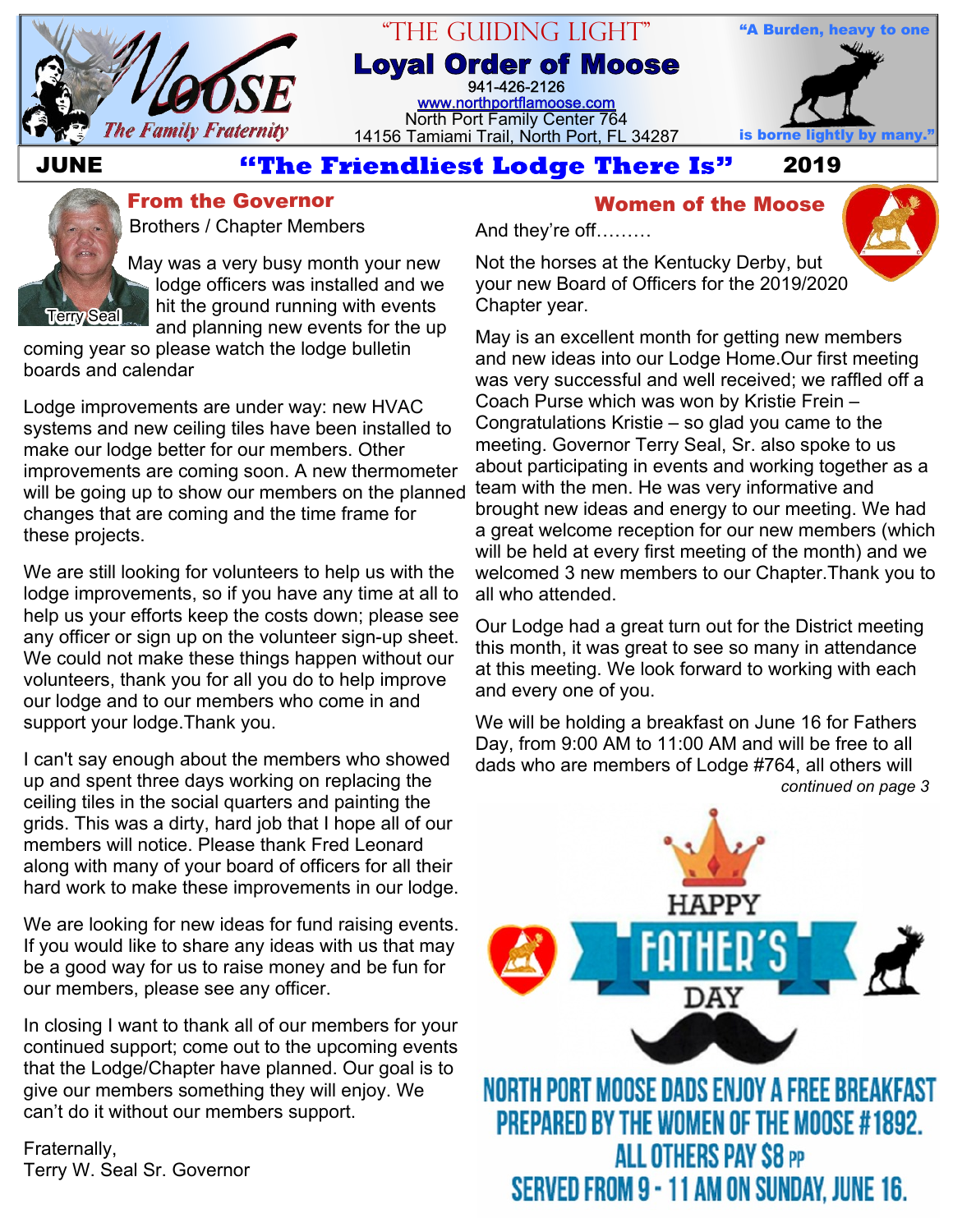

## **The Guiding Light**

A monthly publication of North Port Moose Lodge #764

 $\frac{95}{N}$ 



Second Tuesday of the Month: **June 11, 2019** Fourth Tuesday of the Month: **June 24, 2019** Lodge Meetings begin 7:00 PM **LOOM Meetings Schedule**



**FMA District 22 June 8 @ 12 noon Punta Gorda**

Governor: Terry Seal

**LODGE & CHAPTER OFFICERS 2019 - 2020**

Jr Governor: Gene Herbst Prelate: George Garmon Treasurer: Larry Mahorney Jr. Past Governor: Paul Hedrick Trustee: Rick Novak Trustee: Keith Korbus Trustee: Ed Mell Administrator: Mike Lambert

**June 12 6:30 PM**



**June 26 6:30 PM**

Women of the Moose Chapter 1892 meet on the second and forth Wednesday of every month. Meetings begin at 6:30 PM. All women in the the North Port Moose are invited to join our Chapter. Sr Regent: Brenda Seal Jr Regent: Beverly Crawford Jr Graduate Regent: Bubbles Burress Sec/Treasurer: Dena DeGarmo Recorder: Becky Brooke

Come to a meeting a learn more about us.

Page Number 2 WEDNESDAY NOON DARTS LEAGUE

Every Wednesday we offer darts for you and your teammates. Not on a team? Come to the Lodge and get on one this Wednesday.



### **DYANY KIK** GHII

**BINGO** On Thursday we play Bingo with cash prizes for the winners. And you can't be a winner if you don't play.

> Bingo starts at 7:00 PM every Thursday at your North Port Moose Lodge.



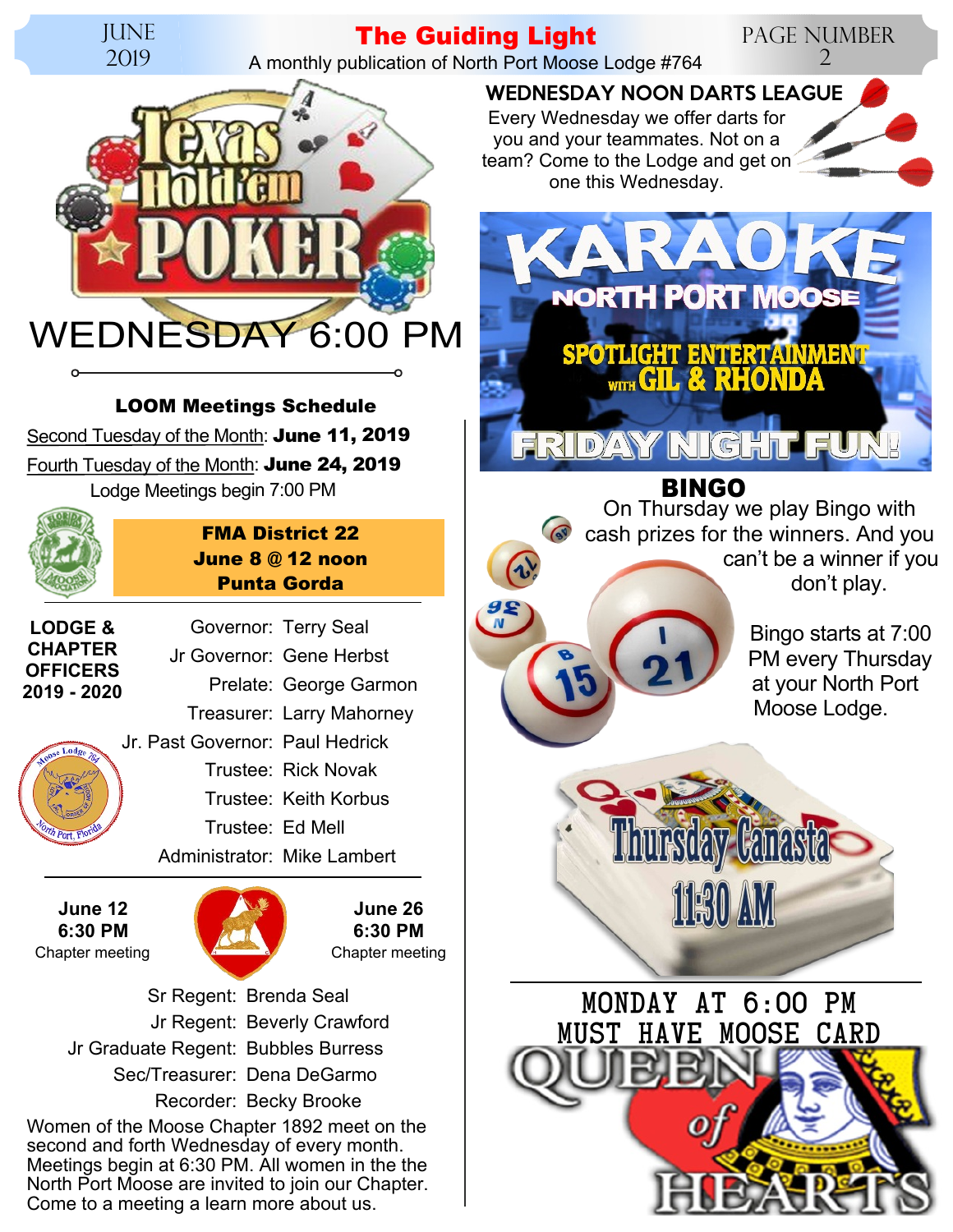**JUNE** 2019

# **The Guiding Light**

Page Number 3

### A monthly publication of North Port Moose Lodge #764

### **Women of the Moose**… *continued from page 1*

pay \$8.00. All food will be cooked and prepared by the WOTM (we need your help). Also we will be having our monthly activity night on Saturday June 22 – the theme will be "Our Home Town". Look for information on the board and in the lodge – this promises to be a great event.

Becky Brooke and Brenda Seal will be attending the 2-HOTT training on June 8th and 9th at Englewood, so we need as many members as possible to represent us at the District meeting on May 8th. Please try to attend – It's a great opportunity for you to find out whats going on at a district level and what other lodges are doing.

Our Chapter meeting dates for the month of June are 6/12 and 6/26 at 6:30, please come to the meetings, we want and need your help to make this a successful Chapter year. Just see anyone at the lodge and they can tell you how to volunteer, or drop a note in our new mail box which is at the front entrance. Our success always depends on the membership.Thank you for reading and helping us support our seniors at MooseHaven and our children at MooseHeart.

Sincerely, Brenda Seal, Senior Regent



 $SAT. JUNE 1 @ NOON$  Fraternally, Mike Lambert, Lodge Administrator

### **Administrator's Report**

Welcome to the lodge! May was an excellent month with our activities around the lodge. It was so nice on Mother's Day to see all the moms and families coming out for the breakfast.



The district fundraiser on May 18 was a big success; thanks to everyone who supported the effort with 94 tickets sold.

Coming in June, the lodge has more fun events! Starting off with the 1st of June, Mega bingo at noon followed by the men's breakfast from 9-11 on Sunday, June 2.

On June 15, we have our Hawaiian Luau dinner and dance special. Tickets will be on sale at the social quarters starting June 1.

For all you golfers, the District golf outing is June 22. Please call Venice Moose Lodge for all your information! We need some volunteers for painting the outside lanai floors June 23.

June is starting out pretty warm so if you wanna be cool come to the lodge! Captain Rick will be doing ship cap and crew on Saturdays from 1-3!

Kitchen will still be closed on Sundays 'til football season starts in September. Can't wait for football! Look forward to seeing you in the summer!